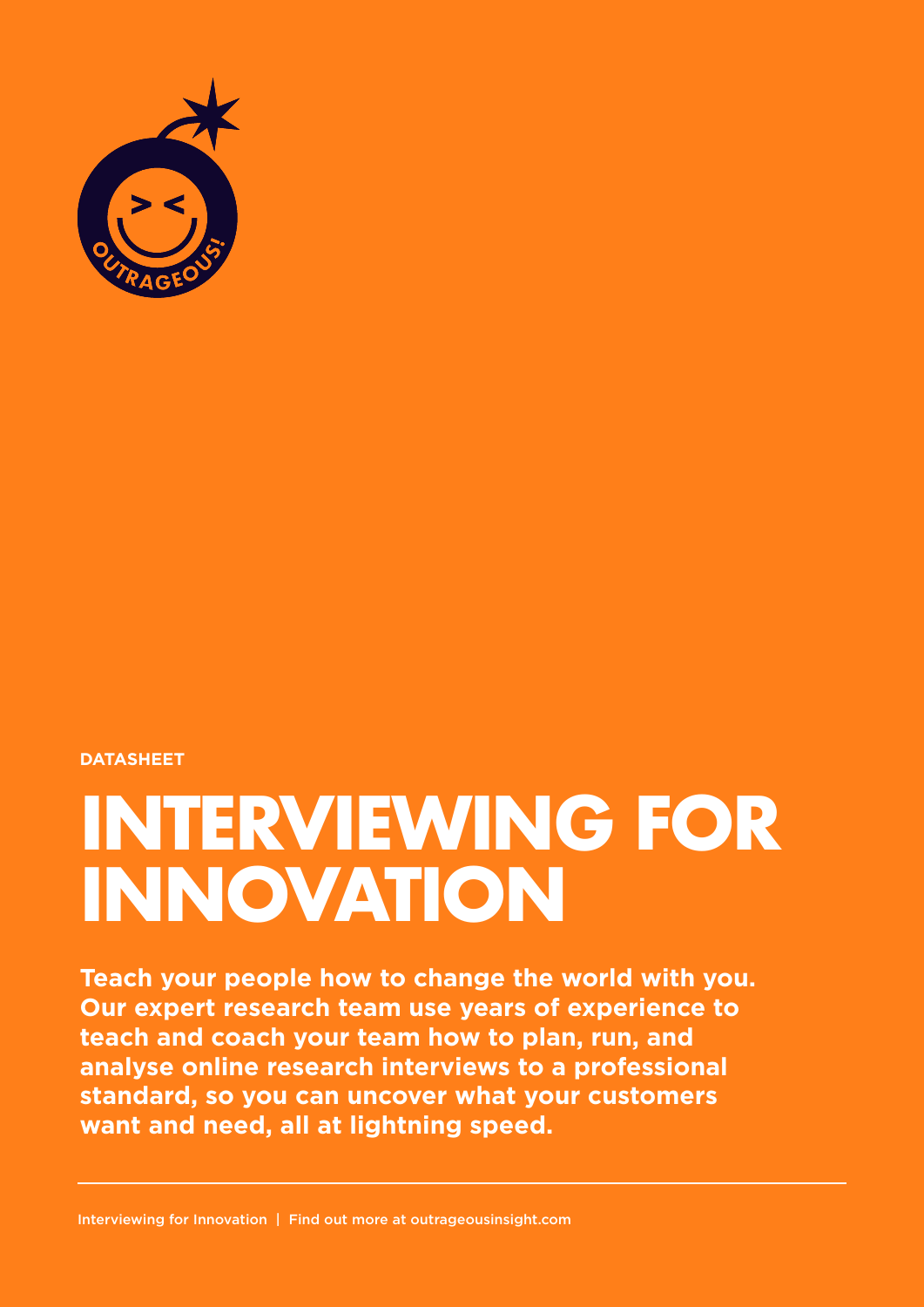**'Interviewing for Innovation' blends online learning sessions with practical exercises, personal feedback, and online support. Each member of your team will carry out a series of online research**  interviews under the supervision of our experts. It's a super-effective **format — your fellow marketers have given it a 4.7 Trustpilot rating and excellent reviews.** 

At the end of this training, your team will be able to understand your customers' pain points, pre-empt crises, and uncover hidden growth opportunities. You'll save on insight agency fees in the future and equip your people with the skills to make change happen.

Want to develop your team's skills and confidence? We can help. Want to retain team-mates? Former students have told us how Interviewing for Innovation has reignited their love for research and helped them overcome their fears.



# **THROUGH OUR SUPPORTIVE AND INTERACTIVE COACHING AND TEACHING YOU'LL LEARN TO:**

#### **1**

Develop interview guides for deeper insights.

#### **2**

Understand how to conduct powerful interviews without bias.

#### **3**

Identify and decode the gap between what customers say and how they behave.

## **4**

Eliminate time-wasting by learning to select the best technology for interviews.

## **5**

Frame 'great' interview questions that keep your projects on track and help you identify innovation opportunities.

## **6**

Analyse your data and turn it into valuable insights while anticipating possible critiques.

**Minimum / maximum group size:** 7 – 10 people

**All sessions run online (Zoom, WebEx etc):**

Times will work for the UK, EU, USA, and Asia. You'll have access to email and video conference support throughout from Outrageous.